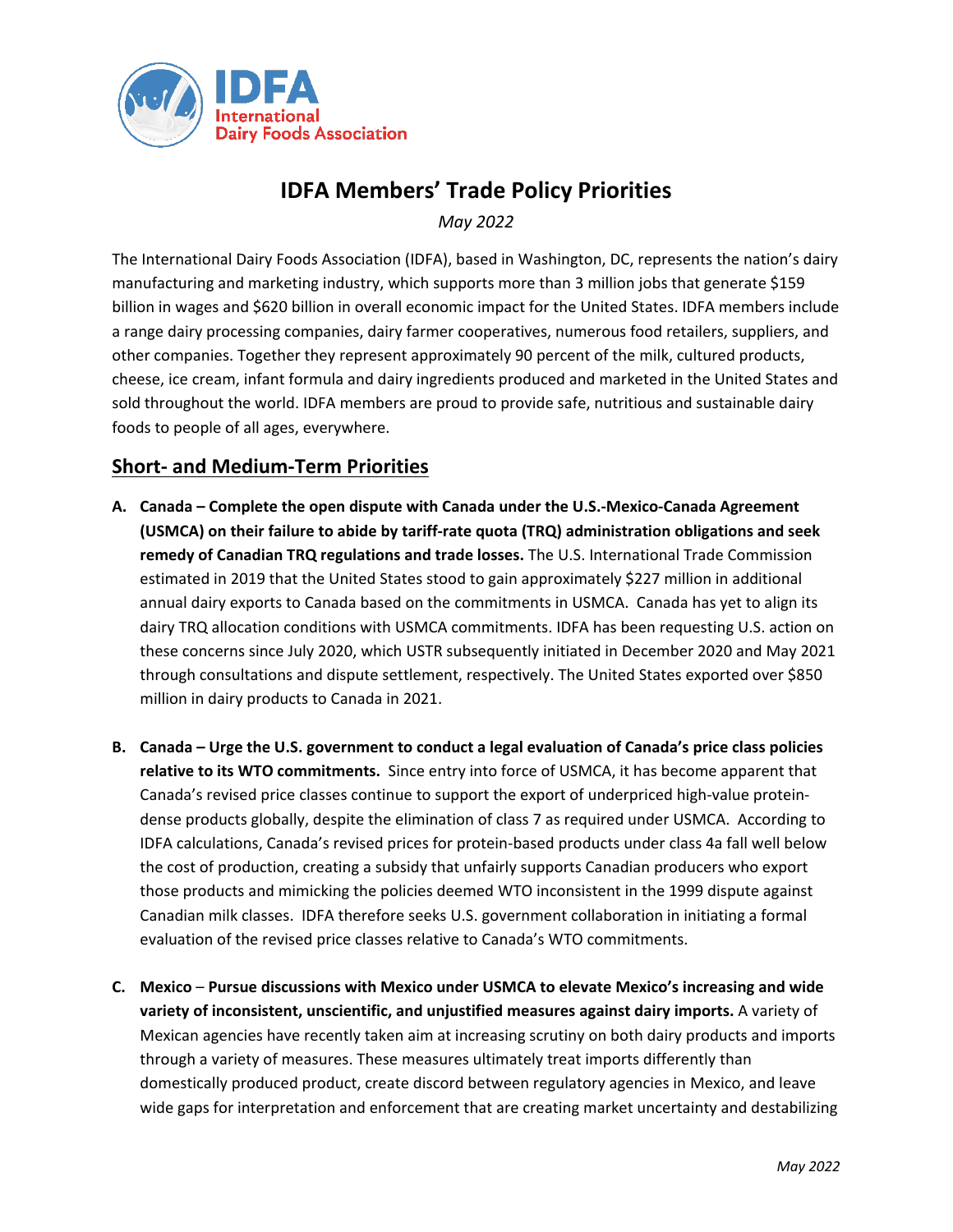

the trade relationship with the biggest U.S. dairy export market. IDFA requests USTR to prioritize discussions with Mexico to ensure U.S. dairy products are treated with the favorable access established by USMCA, and to begin stabilizing the trade relationship with Mexico. The United States exported over \$1.78 billion in dairy products to Mexico in 2021.

- **D. China – Take immediate action to improve commercial relationship with China by removing retaliatory tariffs and committing to maintain the gains made for U.S. dairy exporters under Phase One of the U.S.-China Agreement**. China is a top market for U.S. dairy products, and Phase One's removal of the regulatory barriers provided a temporary boon to U.S. dairy exporters. However, the retaliatory tariffs remain a depressant to U.S. export potential in China relative to U.S. competitors and the uncertainty of the future of Phase One and the overall relationship with China is concerning to U.S. dairy exporters. U.S. exporters remain cautious that without Phase One commitments, China may reverse the removal of regulatory barriers and set U.S. dairy trade back several years. Balancing the positive gains against the removal of retaliatory tariffs while pursuing a China policy that prioritizes U.S. national and supply chain security must be a priority for the Biden Administration. The United States exported \$702 million in dairy products to China in 2021.
- **E. European Union – Immediately resolve outstanding problems with the implementation of US/EU dairy certificates, ensuring future amendments are implemented without problems.** In 2020, the EU proposed new onerous certificate requirements that disregarded U.S. animal health status, previous equivalence agreements, and existing international standards. Despite these challenges, IDFA worked with both governments to ensure the extension of the implementation deadline and the successful negotiation of the certificate throughout 2021. Since its implementation in January 2022, however, the European Commission's failure to advise its ports of the certificate changes and U.S.-specific derogations have resulted in hundreds of containers being detained, with two more amendments of the certificate planned throughout 2022. IDFA urges the U.S. government to work with the European Commission to provide a letter or guidance to European port officials that outlines instructions for acceptance of U.S. certificates and encouragement to adopt a trade facilitative approach to certificate reviews throughout 2022 while the Commission continues issuing amendments. The United States exported approximately \$122 million in dairy products to the European Union (without the United Kingdom) in 2021.
- **F. Indonesia – Seek a predictable, streamlined, and expedited facility registration process.** For years, Indonesia has used its facility registration process for dairy imports as a tool to control the general quantity of imports by slowing or halting its facility registration approvals at will. As part of its preferential treatment under the Generalized System of Preferences (GSP) eligibility being reinstated in late 2020, Indonesia allegedly committed to a consistent facility registration process that would allay U.S. concerns. However, since that commitment Indonesia has delayed pending U.S. facility registrations for months on end without updates, rationale, or agreement to engage in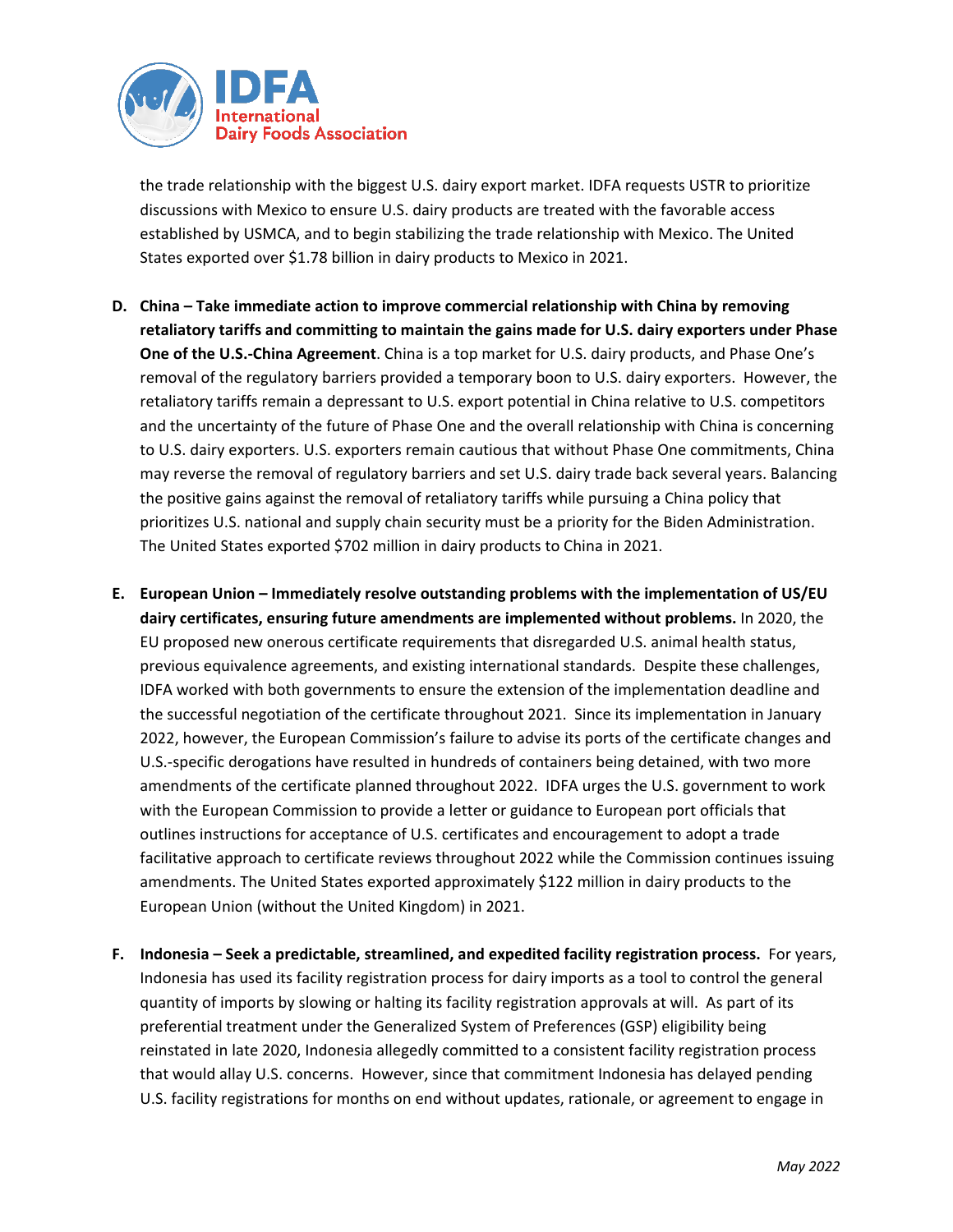

meaningful discussion about its facility registration. The U.S. government must pursue systemic, transparent, streamlined facility registration procedures with Indonesia that result in predictable market access for U.S. dairy exporters. The U.S. exported \$327 million in dairy products to Indonesia in 2021.

- **G. United Kingdom Complete negotiations with the United Kingdom (UK) as soon as possible and use the negotiations to provide leverage for passage of Trade Promotion Authority (TPA).** IDFA appreciates any effort by the United States government to negotiate full and comprehensive agreements that facilitate the preferential access of increased U.S. dairy products to that market. Despite missing opportunities to steer the UK towards a pro-science-based regulatory regime as part of their departure from the European Union, IDFA members nevertheless report that opportunity for growth exists for U.S. cheese and butter exports to the UK. IDFA urges the U.S. government to ensure the efforts of previous U.S.-UK negotiations and related market opportunities are not lost by completing negotiations and collaborating to ensure a vote is taken on both the proposed agreement and the reauthorization of Trade Promotion Authority (TPA) as soon as possible. The United States exported approximately \$30 million in dairy products to the UK in 2021.
- **H. India Use India's desire for preferential treatment and the re-established Trade Policy Forum talks to advance U.S. dairy certificate and TRQ negotiations.** The U.S. negotiations with India over their eligibility for GSP under the Trump Administration resulted in the most meaningful discussions on U.S. dairy access to India in more than a decade. Though India is reluctant to give the United States access, they have no right to withhold access from those exporters willing to meet the terms of the certificate India requires of U.S. competitors. IDFA encourages the U.S. government to ensure India puts an end to the years of unfair barriers to U.S. dairy trade by agreeing to the U.S. certificate and TRQs proposed by the United States during negotiations. The United States exported \$60 million in dairy products to India in 2019, although U.S. exports have drastically declined since then due to India targeting U.S. lactose shipments during those negotiations. Previously, IDFA estimated that India as a market may have the potential to reach \$150 million annually for U.S. dairy exporters.

## **Long Term Priorities**

**I. Work collaboratively with Congress to reauthorize Trade Promotion Authority (TPA) as soon as possible.** The future of the competitiveness of U.S. dairy exports hangs on the ability of the United States to quickly and effectively negotiate preferential trade agreements with U.S. trading partners that include meaningful access for U.S. dairy. IDFA encourages USTR to place any efforts related to TPA reauthorization as a matter of the highest priority to ensure U.S. dairy exports remain globally competitive. In 2021, the United States exported \$7.6 billion of dairy products.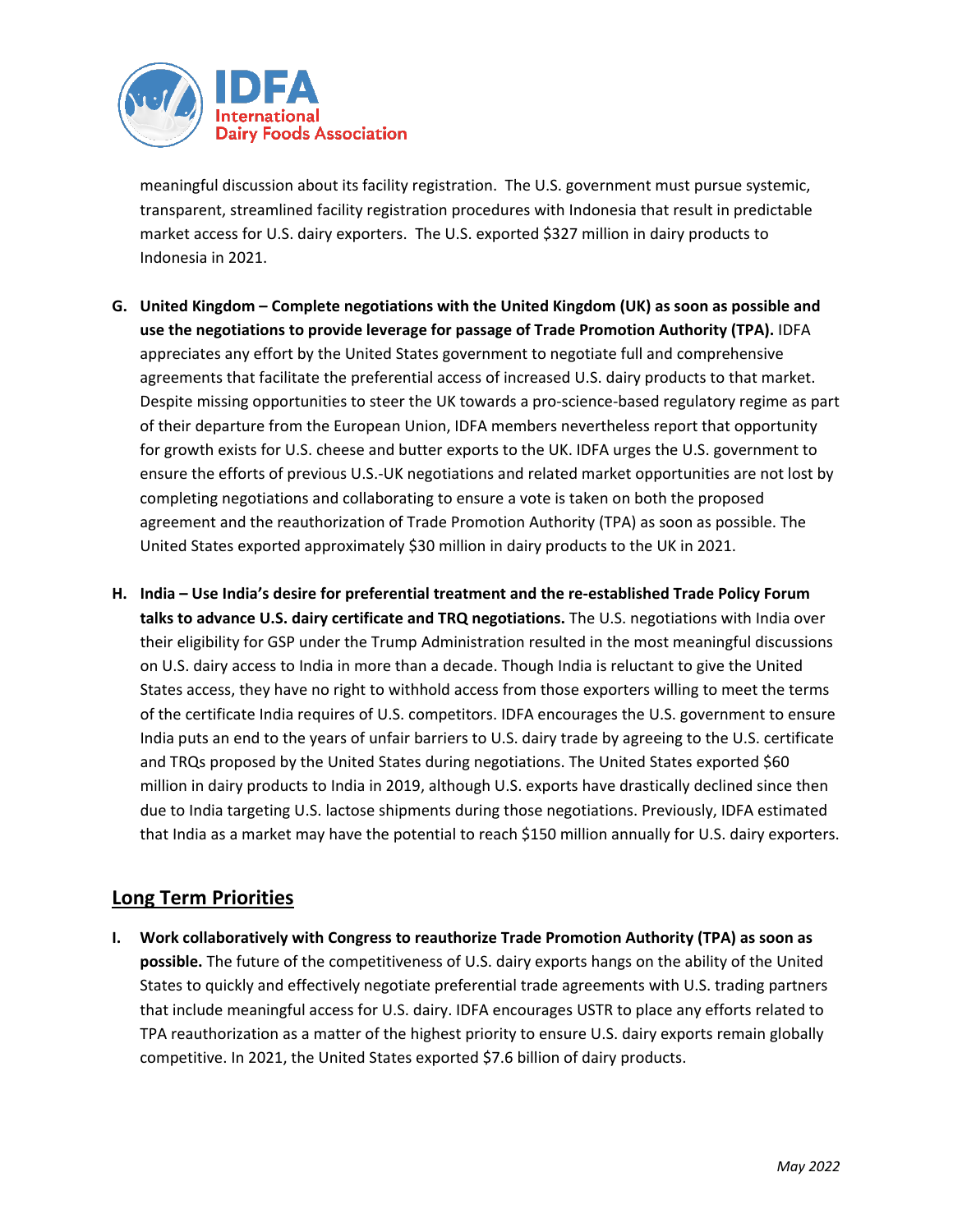

- **J. Pursue multilateral trade negotiations that include key dairy export markets in Asia.** Increasing U.S. preferential access to global markets through free trade agreements is a critical priority for the U.S. dairy industry to maintain a globally competitive footing. While the United States withdrew from the Trans-Pacific Partnership (TPP) and focused instead on bilateral negotiations, U.S. competitor markets continued finalizing reduced tariff access that disadvantages U.S. exporters. Whether it involves initiating new multilateral negotiations or acceding to the Comprehensive and Progressive Agreement for Trans-Pacific Partnership (CPTPP), U.S. dairy exporters need U.S. negotiators to prioritize multilateral negotiations that result in reduced tariff and barrier access to key markets in Asia, particularly Southeast Asia. As an example, the United States exported over \$4 billion in dairy products to TPP countries in 2021.
- **K. Oppose the aspects of the European Commission's (EC) Geographical Indications (GI) regime which are inconsistent with the WTO's Agreement on Technical Barriers to Trade (TBT), including in third markets.** The EC's GI strategy is not new but continues to expand and cause increasing damage to U.S. cheese exporters globally. Most recently, the EC is proposing to expand the strategy to include protection of shapes and colors, and to incorporate GIs into the EC's overall sustainability strategy. In the meantime, the EC's GI registration regime is already now, without such expansions, far more trade restrictive than necessary according to WTO TBT commitments. IDFA supports the United States government taking both liberalized defensive positions within U.S. mandates as well as new, innovative offensive strategies that hem the EC's GI strategy expansion and start to minimize its third market damages.
- **L. Support efforts to achieve reform of the World Trade Organization (WTO).** After years of vacant U.S. leadership at the WTO and no functioning Appellate Body, the time is ripe for the United States to re-establish its leadership on the global stage. The U.S. could exert global leadership by seeking negotiations leading to reform on a variety of reform topics that impact agricultural trade rules, including development country status and definitions, reconsideration of most-favored nation tariff levels, and subsidy limits. However, U.S. dairy exporters need more than just stagnant reform discussions to further the rules-based trade environment offered by the WTO; the U.S. must work to re-invigorate the dispute settlement mechanism within the WTO at the earliest opportunity.
- **M. Support trade policy positions on environmental sustainability and related topics that align with the U.S. dairy industry's existing initiatives and that support science-based and rules-based trade policy.** U.S. dairy has globally shared objectives when it comes to advancing the sustainable production and consumption of U.S. dairy products, but the potential exists for U.S. trading partners to use environmental sustainability as a pretense to mask non-tariff barriers to trade, without relying on the available science, risk, or international standards or metrics. U.S. negotiators should pursue trade commitments that both build on the investments of existing U.S. dairy initiatives on environmental sustainability, as well as protect U.S. trade from injury through environmental